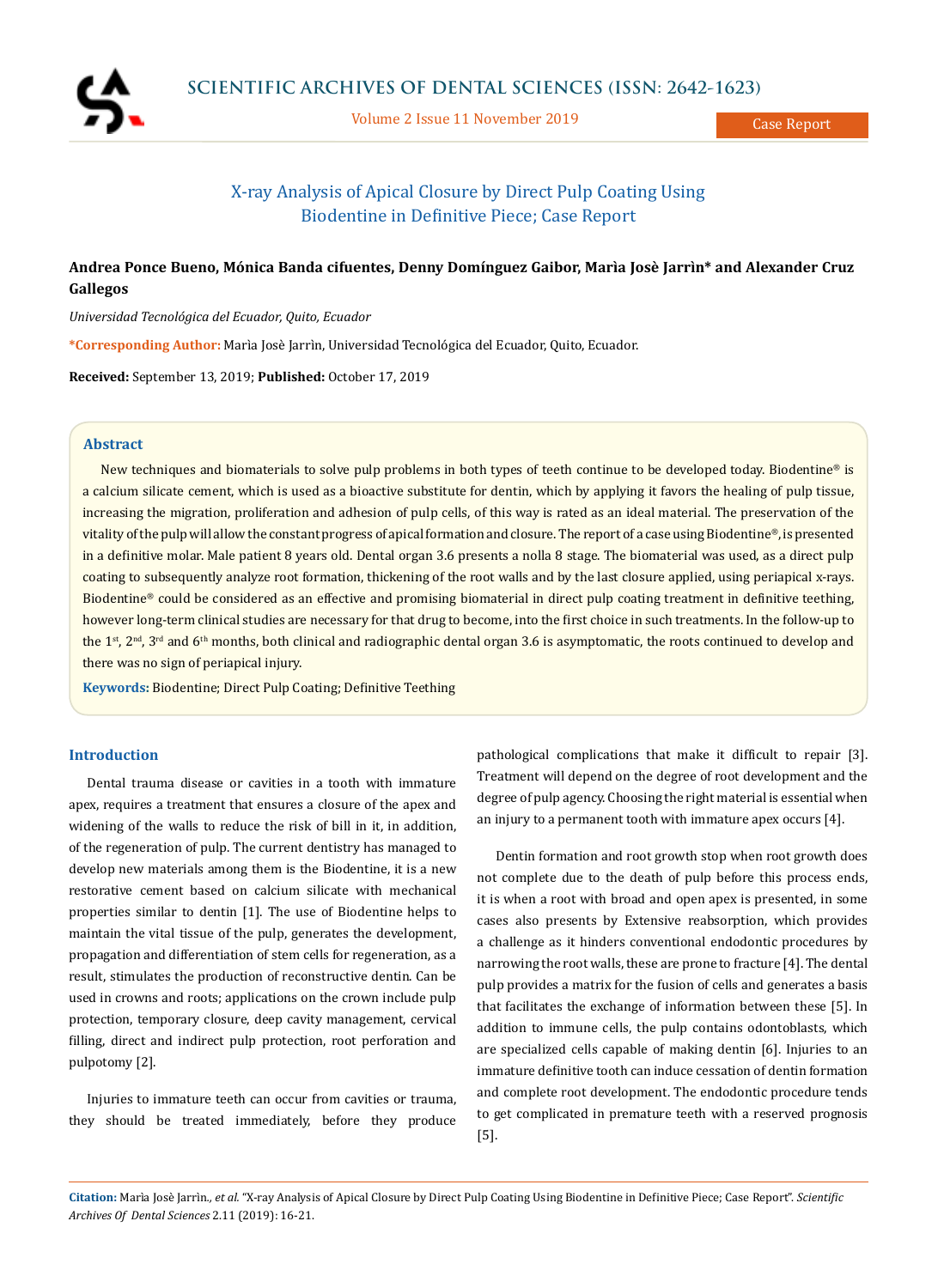In the search for new dental materials, with regenerating and dentin-like properties to replace damaged tissue, by developing binding with a suitable component to achieve marginal sealing and appropriate clinical use [5]. Calcium silicate-based cements are found. As bioceramics such as Biodentine that maintains the pulp vitality and induces root formation, this process causes a structural transformation of the dentin, thus acquiring a superior resistance [6].

## **Stages of nolla**

Classification of the tooth development cycle in 10 stadiums ranging from the beginning of the formation of the crypt (stage 1) to apical closure (stadium 10). Nolla stadiums but displayed on panoramic x-rays [7].

The goal of apexogenesis is the preservation of vital pulp tissue, so continuous root development with apical closure may occur. In clinical practice it is not uncommon to find incompletely developed teeth that require some form of endodontic intervention due to extensive cavities or traumatic injury. When such a clinical situation occurs, the pulp status and degree of dental development made to develop an appropriate treatment plan should be evaluated. Depending on the extent of the inflammation, pulp [8]. Pulp coatings, surface pulpotomy or conventional pulpotomy can be made. It has been shown that when a direct coating procedure of the pulp is performed on a tooth with an exposed and inflamed pulp, the likelihood of pulp repair. The loss of vitality in open celery tooth should be prevented as the young tooth without pulp often has thin and fragile walls, making it difficult to properly clean and obtain the necessary apical seal [9].

#### **Protocol to be followed in case of:**

- Probability of pulp exposure indirect pulp coating should be performed
- Small pulp exposure should be made direct pulp coating.

Proper exposure expands clinical and radiographic examination will depend treatment. Partial pulpotomy or total pulpotomy. Both treatments, if successful, maintain the pulp vitality and integrity of the Hertwig epithelial sheath, enabling normal histological and anatomical root development [9].

**Pulp coating:** Involves all maneuvers, substances and materials that are used during cavitation preparation and restoration and that tend to constantly protect the vitality of the dentinopulpar organ [9].

**Direct pulp coating:** It is the protection of a wound or iatrogenic exposure by pastes or special substances, in order to heal and preserve the pulp vitality [9].

#### **Biodentine**

Biodentine is a new commercial inorganic restorative cement based on tricalcium silicate (Ca<sub>3</sub>SiO<sub>5</sub>) and is advertised as a "bioactive dentin substitute". which was marketed in 2009 by (Gilles and Olivier in partnership with Septodont's, France) [10]. It is claimed that this material has better physical and biological properties compared to other tricalcium silicate cements, such as mineral trioxide aggregate (MTA) and bioaggregate [11].

It has bioceramic properties and bioactivity properties that, in direct contact with the pulp tissue, induces the development of reparative dentin and achieves the maintenance of tissue vitality and function. 11Bioceramic cements with biocompatible components similar to hydroxyapatite are currently available. Biodentine is based on Active Biosilicate Technology active biosilicates™ septodont and is the first dentin substitute to offer excellent sealing and bioactivity properties to completely supplant dentin, in the crown as in the root in which the dentin is damaged [11].

## **Properties**

- **• Working time:** greater than 6 minutes.
- **• Setting time:** 10 to 12 minutes.

#### **Composition**

| <b>Dust</b>                              |                              |
|------------------------------------------|------------------------------|
| Silicate Trichloro (Ca <sub>3</sub> Si)  | Structural component         |
|                                          | of the material              |
| Di-Calcium Silicate (Ca <sub>2</sub> Si) | Secondary material structure |
| Carbonate and                            | Filling                      |
| Calcium Oxide                            |                              |
| Zirconium Oxide                          | Radio opacification          |
| Liquid                                   |                              |
| Calcium chloride                         | Accelerator                  |
| Water-Soluble Polymer                    | Water reducing agent         |

#### *Table 1: BD composition.*

*Source and elaboration: Composition of BD (Bachoo Seymour., et al. 2013).*

## **Biodentine adhesion**

There are two hypotheses or two processes that can be combined, possibly contributing to the adhesion of Biodentine cement to the dental surface: physical process of crystal growth within the dentin tubules that leads to an anchor and micromechanical that ensures long-lasting sealing. Through ion exchanges between cement and dental tissues [12].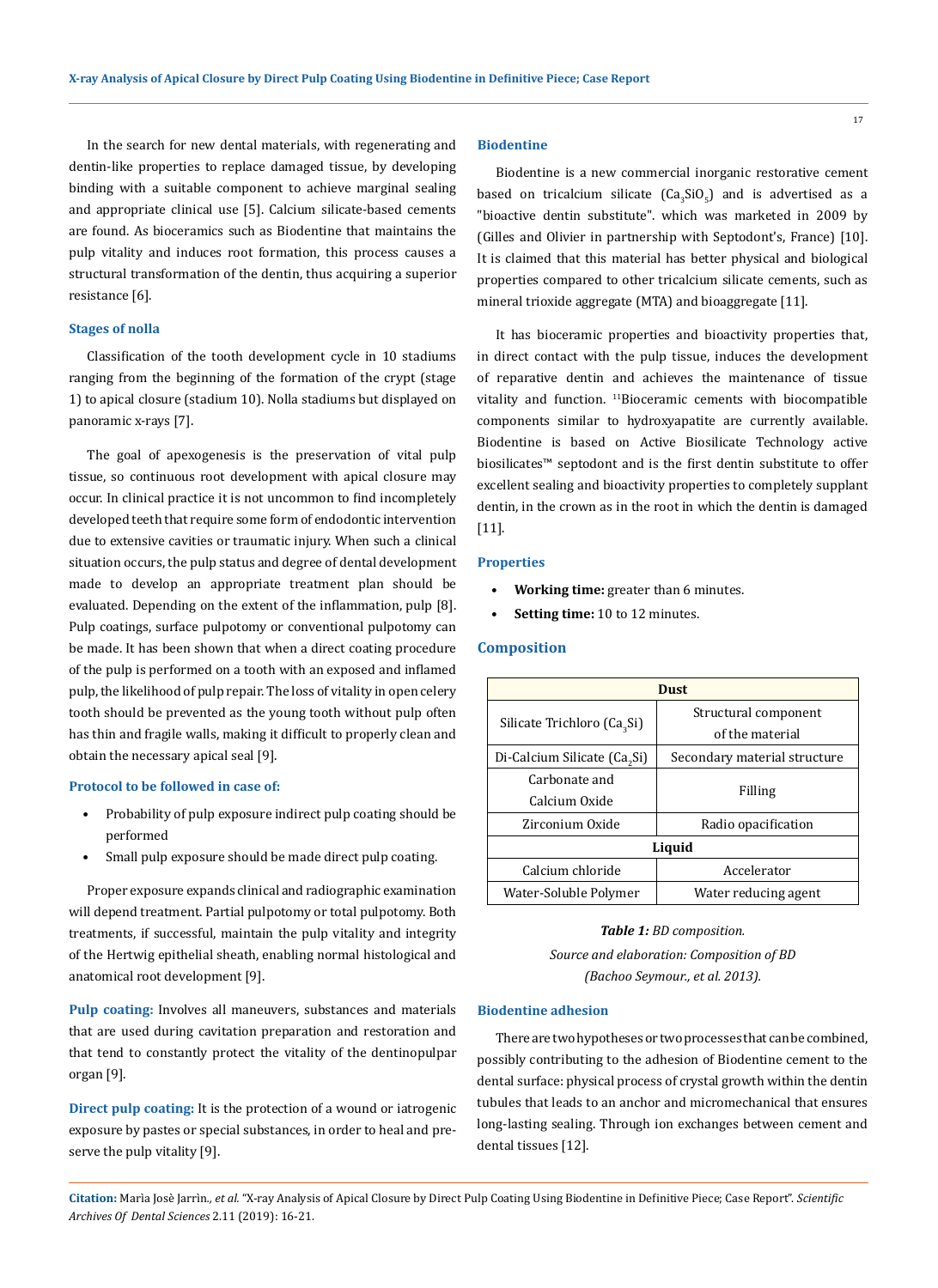#### **Mechanical resistance**

Calcium silicate-based cements have low mechanical properties, the presence of components such as aluminates, which ultimately determines the fragility of the product. A water-reducing agent (water-soluble polymer) was incorporated into the liquid, whose mission is to maintain the balance between the water content. These properties make Biodentine an excellent substitute for dentin and a splendid material to be used in semi-permanent particularity restorations, since its mechanical strength according to research is 131.5 Mpa on the first day and goes increase to 300 Mpa in a month [13].

#### **Presentation of the Case**

To the undergraduate clinic of dentistry of the Equinoccial Technological University in Quito, Ecuador, Ian for evaluation an 8-year-old boy, accompanied by his mother. The reason for consultation was; "It hurts when I chew and drink cold water." During clinical interrogation, the mother reported that the girl had no relevant family or personal medical history.

The extraoral examination showed facial tissues within normal parameters. The intraoral examination showed extensive occlusal cavities in the first lower left molar (3.6) (Figure 1).



*Figure 1: ICDAS cavity injury 6.*

In the X-ray examination, a radiolucent shadow was observed at the coronal level compatible with cavities, no radiolucent shadow at apical level compatible with periapical lesion. It was also determined that he was in the state of Nolla 8 (Figure 2).



*Figure 2: Initial radiography of the dental organ (3.6) where the care injury is evident.*

Endodontic tests of tooth 3.6 were diagnosed, which presented: Spontaneous pain, localized and intermittent. Increased percussion. Sensitivity tests were met with a rapid and intense response to cold stimulus while heat was a negative response. The same when the care injury was removed, the pulp exposure occurred. It was decided to place Biodentine to maintain the vital root pulp and as an inducer of apexogenesis due to being an ideal material for the regeneration of the dentino-pulp complex.

The patient was explained about the procedure to be performed and signed the informed consent.

During the procedure, the behavior of our patient was correctly handled, topical anesthetic was first applied for one minute, then anesthetized the lower dentary nerve with direct trunking technique and reinforced with local anesthesia Infiltrative in the molar area.

### **Absolute isolation was performed**

The restoration and decayed fabric, with high-speed piece and medium round diamond cutter, was removed, a spoon was used to remove the affected dentin and could observe the pulp exposure. It washed abound with physiological solution and dried with sterile stumps (Figure 3).

Biodentine biomaterial was prepared: The capsule where the powder comes from was added and a portion was placed in the tile and 3 drops of liquid was added, mixed with a metal spatula for 30 seconds, then using a Dycal placed it directly in the exposure Pulp. It was waited 5 minutes for a forge to place a base glass ionomer base, then a direct restoration of photocurable resin and a postoperative control X-ray was placed (Figure 4).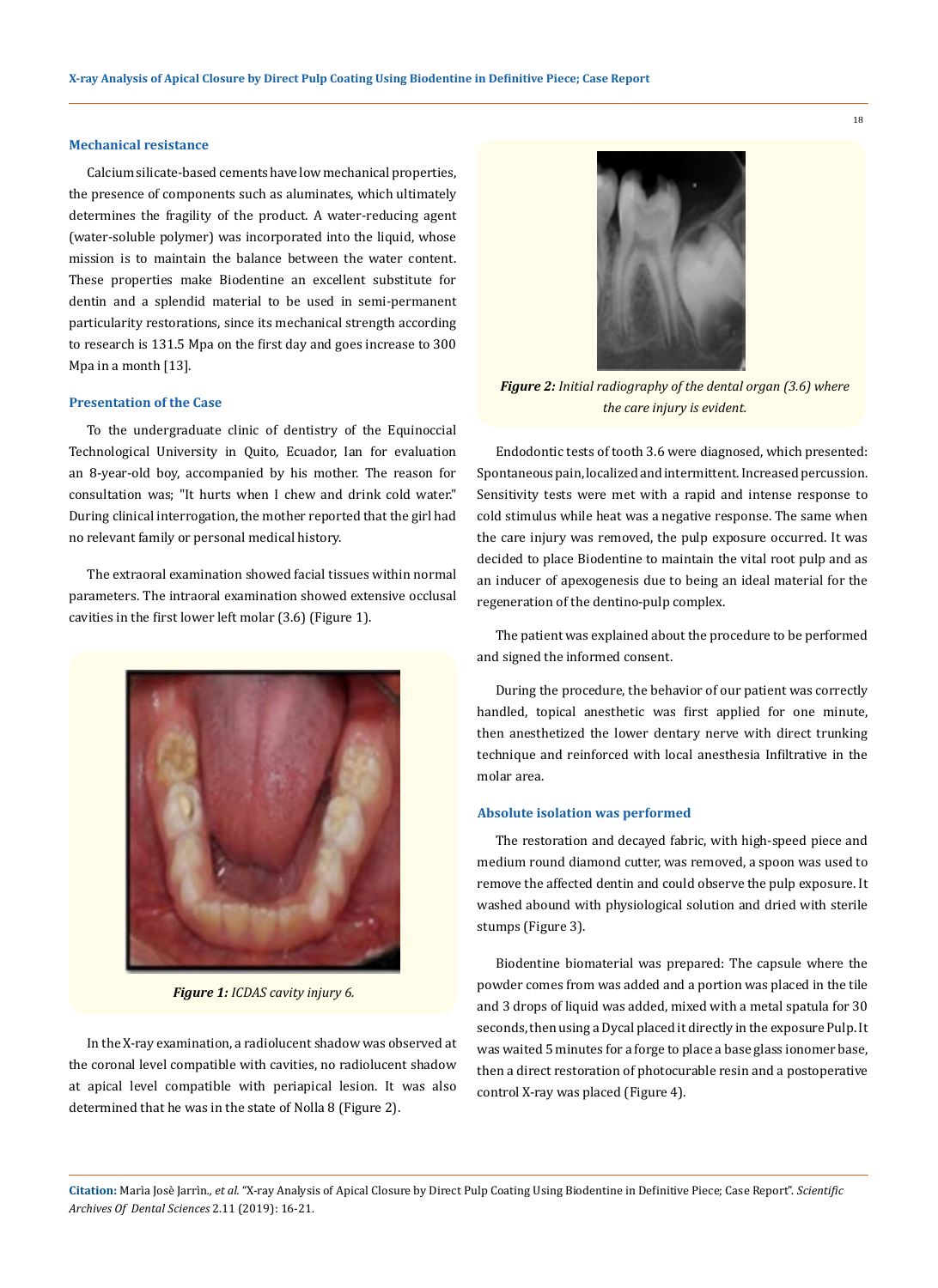

*Figure 3: Withdrawal of cavities, placement of the Biodentine base and to finish with a direct restoration of photocurable resin.*



*Figure 4: From left to right 1 Intraoral photography; 2 pulp exposure photography; 3 photograph biodentine placement; 4 final restoration photograph with resin.*

The radiographic clinical control was performed at the  $1<sup>st</sup>$ ,  $2<sup>nd</sup>$ , 3<sup>rd</sup> and 6<sup>th</sup> month, in which symptom signs such as percussion and palpation, presence of fistula and inflammation were evaluated. In addition, root formation was analyzed, the thickening of the root walls and by the last closure apply. It finds asymptomatic, the roots continued to develop and there was no sign of periapical injury (Figure 5).



*Figure 5: From left to right. 1 Initial x-ray; 2X 1st month control; 3 Control x-ray 2nd month; 4 Part Tomography 3.6 Control 3rd month; 5 X-ray control 6th month.*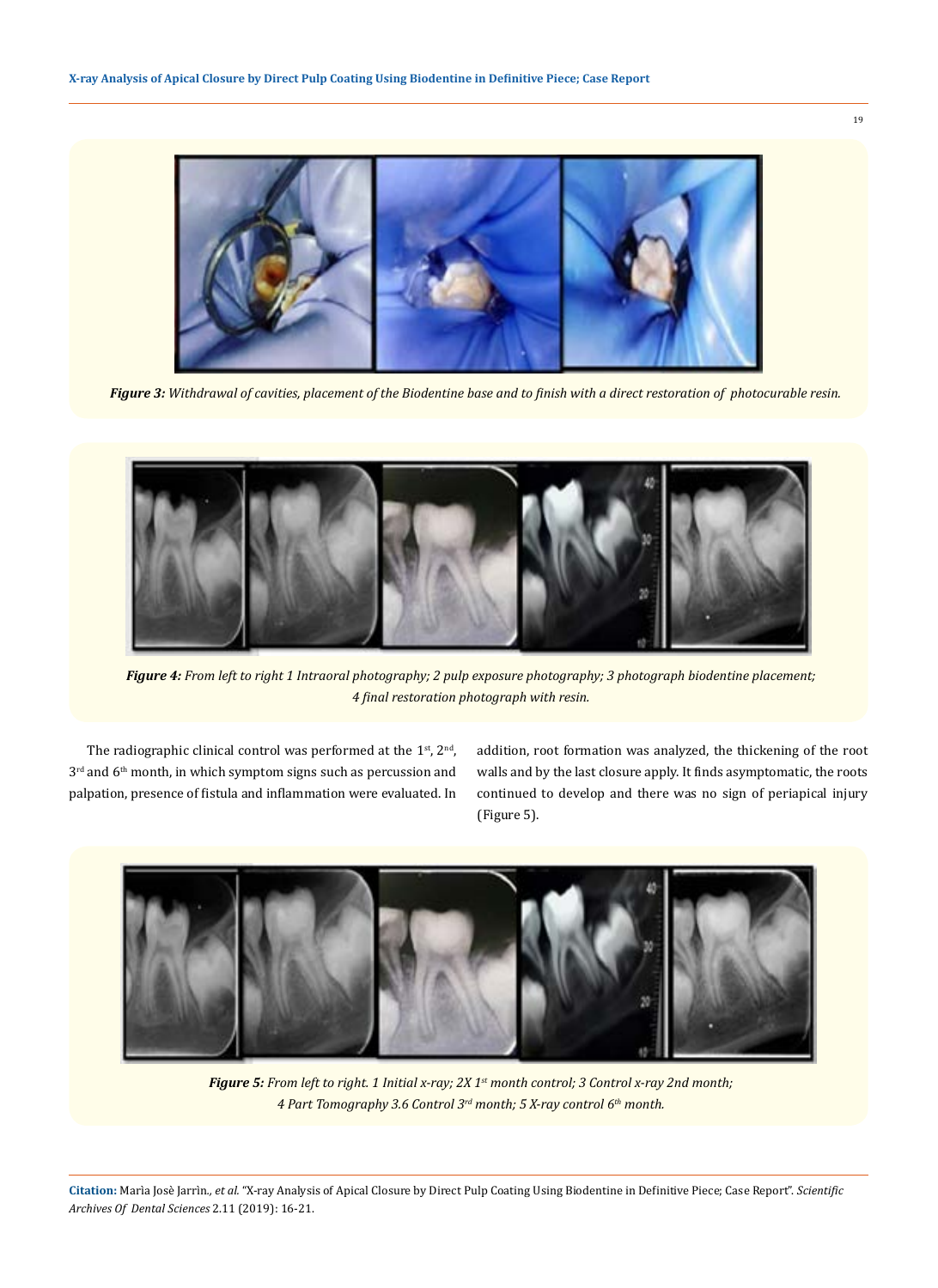#### **Discussion**

The goal of pulp coating therapy is to maintain all the functions of the pulp complex, especially the regenerative potential [14]. In the market there are various materials, this time it is decided to place a material with favorable physical, chemical and mechanical characteristics in addition to the clinical advantages such as Biodentine [15].

Biodentine setting time is faster than MTA, which improves its handling and resistance properties, reducing the risk of partial material loss and interface alteration during the completion phase of the procedure. Therefore, Biodentine has a great improvement compared to MTA in terms of time [15].

Studies of Biodentine vs IRoot BP, Ceramicrete and ProRoot MTA using micro-CT characterization result in little significant differences in porosity between the new calcium silicate containing repair cements and MTA. Due to the low water content at the mixing stage, Biodentine exhibits a lower porosity than MTA [16].

Grech L., *et al.* Showed that Biodentines resistance to compression increases 100 MPa in the first hour and 200 MPa at 24 hours and continues to improve over time for several days until reaching 300 MPa after a month had the highest compress resistance than had it is comparable to the natural dentin compression resistance i.e. 297 MPa compared to other proven low-value water/cement materials used in BD. Biodentine is stable enough to be used as a temporary filler even in the chewing loading region [1].

The mean radiopacity for MTA has been found to be 7.17 mm thick in the equivalent of aluminum and Biodentine reported a radiopacity of 3.5 mm aluminum. Grech L., *et al.* they evaluated the radiopacity of Biodentine cement, Bioaggreagte and tricalcium silicate and found that all materials had a radiopacity value greater than 3 mm of aluminum. However, they observed a lower radiopacity of biodentin compared to MTA [10].

The use of water-soluble polymer in the composition of Biodentine reduces the amount of water that has a positive influence on the density of Biodentine. The lower porosity of Biodentine leads to greater mechanical strength. Biodentine exhibits a lower porosity than Dycal and MTA [17].

Another study shows that the antibacterial and antifungal properties of MTA and Biodentine. Being Biodentine the best due to the high pH. Calcium hydroxide ions released from cement during the setting phase increase pH to 12 (medium heating),

which inhibits the growth of microorganisms and can disinfect dentin [11,12].

Hiremath GS and others, evaluated the antimicrobial efficacy of Biodentine, MTA and MTA Plus and found that MTA and Biodentine showed a significant antimicrobial effect against *E. faecalis* while MTA Plus proved to be a good antifungal agent against Candida Albicans. Another study reported the antibacterial and antifungal characteristics of Biodentine, MTA and Glass Ionomer cement (GIC) and concluded that Biodentine shows a higher antimicrobial action than MTA and GIC [18].

Dentin incorporates the elements released from the bioactive materials (Ca and Si), and thus causes a structural change of the dentin, thus acquiring greater resistance [19].

Laurent P., *et al.* they evaluated the ability of Biodentine, MTA, calcium hydroxide and Xeno III to induce reconstructive dentin synthesis and secretions of beta 1 transforming growth factor (TGF-b1). They showed that both Biodentine and MTA participate in early dental differentiation and in the onset of mineralization and therefore form a restorative synthesis of dentin and then two other materials. The secretion of TGF-b1 increased significantly with Biodentine, in relation to MTA and calcium hydroxide and Xeno III [20].

Luo Z., *et al*. they studied the effect of Biodentine on human dental pulp stem cells (hDPSCs) observed that biodentine significantly increased the proliferation, migration and adhesion of stem cells when placed directly in contact with the pulp, which further reflects the bioactivity and biocompatibility properties of the material. Biodentine can promote mineralization, generating a reactionary dentin and a dense dentin bridge when in contact with the pulp [20].

Hassan., *et al*. they reported the superiority of Biodentine compared to ProRoot MTA in terms of handling and setting speed, as well as lower microfiltration, with Biodentine being the first choice material in drilling repair and other pulp problems, given its biocompatibility and strong mechanical properties [10].

## **Conclusion**

The use of bioceramics such as biodentine contributes to treatments for direct and indirect pulp coating on deciduous and permanent teeth, seals exposure and maintains pulp vitality. Biodentine maintains pulp vitality, helps osteodentin to the formation of restorative dentin and induce at the apex closure. Final restoration on biodentine is needed to form a total seal that

**Citation:** Marìa Josè Jarrìn*., et al.* "X-ray Analysis of Apical Closure by Direct Pulp Coating Using Biodentine in Definitive Piece; Case Report". *Scientific Archives Of Dental Sciences* 2.11 (2019): 16-21.